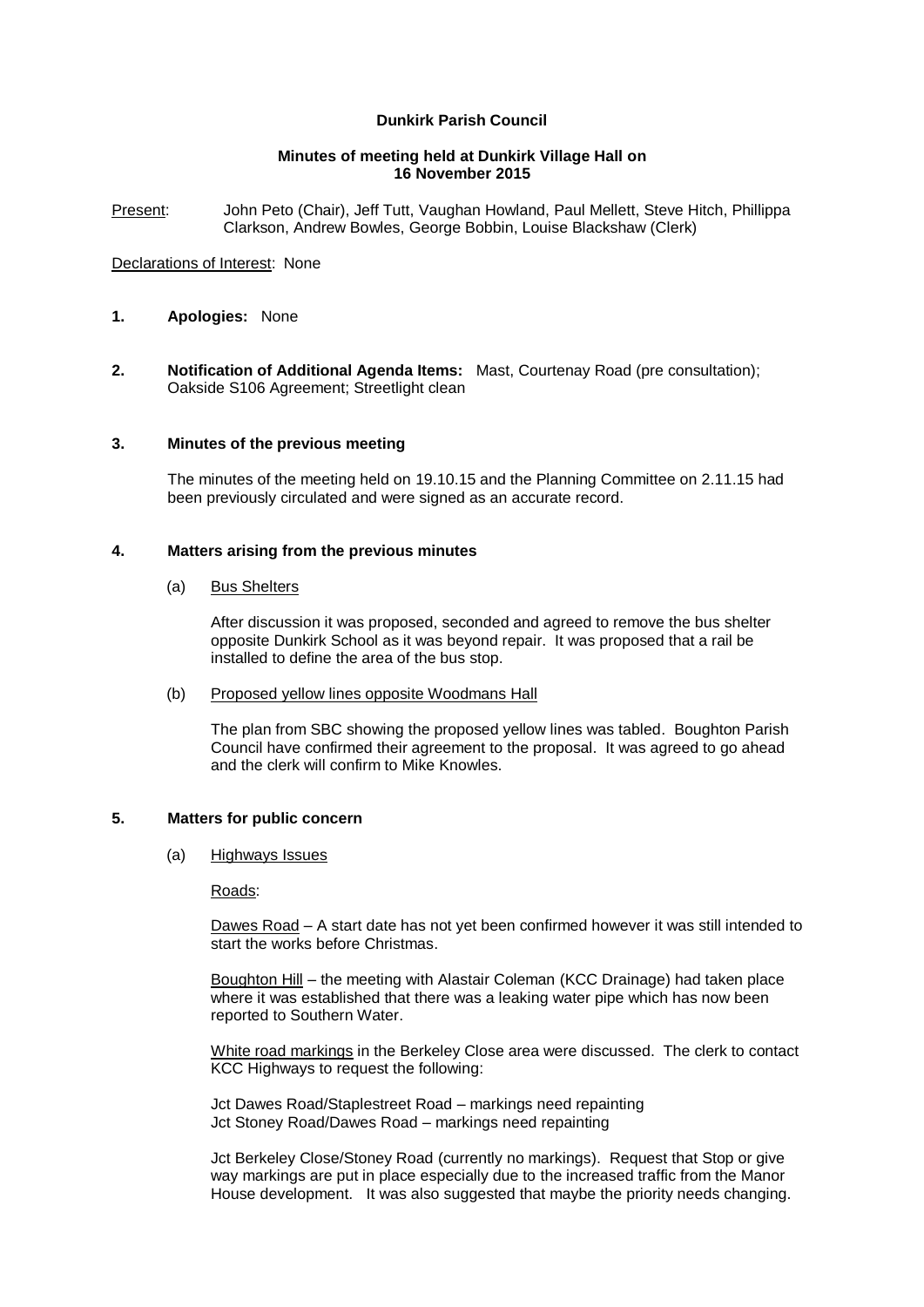Draw Road (Logging Route): The witness statements and application forms are now complete and it was agreed to submit the application to apply for the route to be adopted as a PROW.

The ownership of the land outside 26 Berkeley Close was queried – the clerk to obtain boundary details from land registry.

#### Footways and Verges:

Two quotations had been received for topping the trees on the verge adjacent the Mast Site, Courtenay Road. The quotations were read out and it was agreed to go ahead with the quote from Maytree Nursery at £200 (no VAT payable). The clerk to confirm and ensure adequate insurance details are obtained from the contractor.

#### Trees and Hedges:

It was reported that the trees alongside the A2 Boughton Bypass and behind Horselees Road/Weatherall Close were overgrown and are blocking light to some properties in Weatherall Close. There is also concern that in high winds the trees could become unsafe should they fall towards the properties. The clerk to report to Highways England.

## KCC Highways Seminar:

Paul Mellett reported on the seminar which he had attended and highlighted the main points. The clerk to enquire about the streetlighting scheme (changing lamps to LEDs) which parish councils are able to participate in.

Streetlight clean – the clerk had obtained a quote for cleaning of streetlights. It was agreed that since these had been cleaned the previous year, it was not necessary at the moment. It was agreed not to go ahead and await the outcome of the KCC streetlighting scheme.

The Chairman to thank Gary Gibbs at KCC for arranging the two 40mph signs at Staplestreet Road.

#### (b) Enforcement Cases

No update on the outstanding enforcement cases had been received from Peter Hinckesman and it was now understood that he is out of the office for the next four weeks.

Brotherhood Wood – there have been several reports by local residents that additional caravans have been installed at the site recently, and they are in excess of the 36 caravans they have permission for within their planning consent. The clerk to ask Enforcement to investigate.

## (c) Crime Update

The crime update for September (taken from the [www.police.uk](http://www.police.uk/) website) was tabled and noted.

#### (d) Manor House site/Orchard Gate development

An email had been received from the contracts manager at Jenners stating that there had again been several acts of vandalism to cars linked to the Orchard Gate development. This had been reported to the police.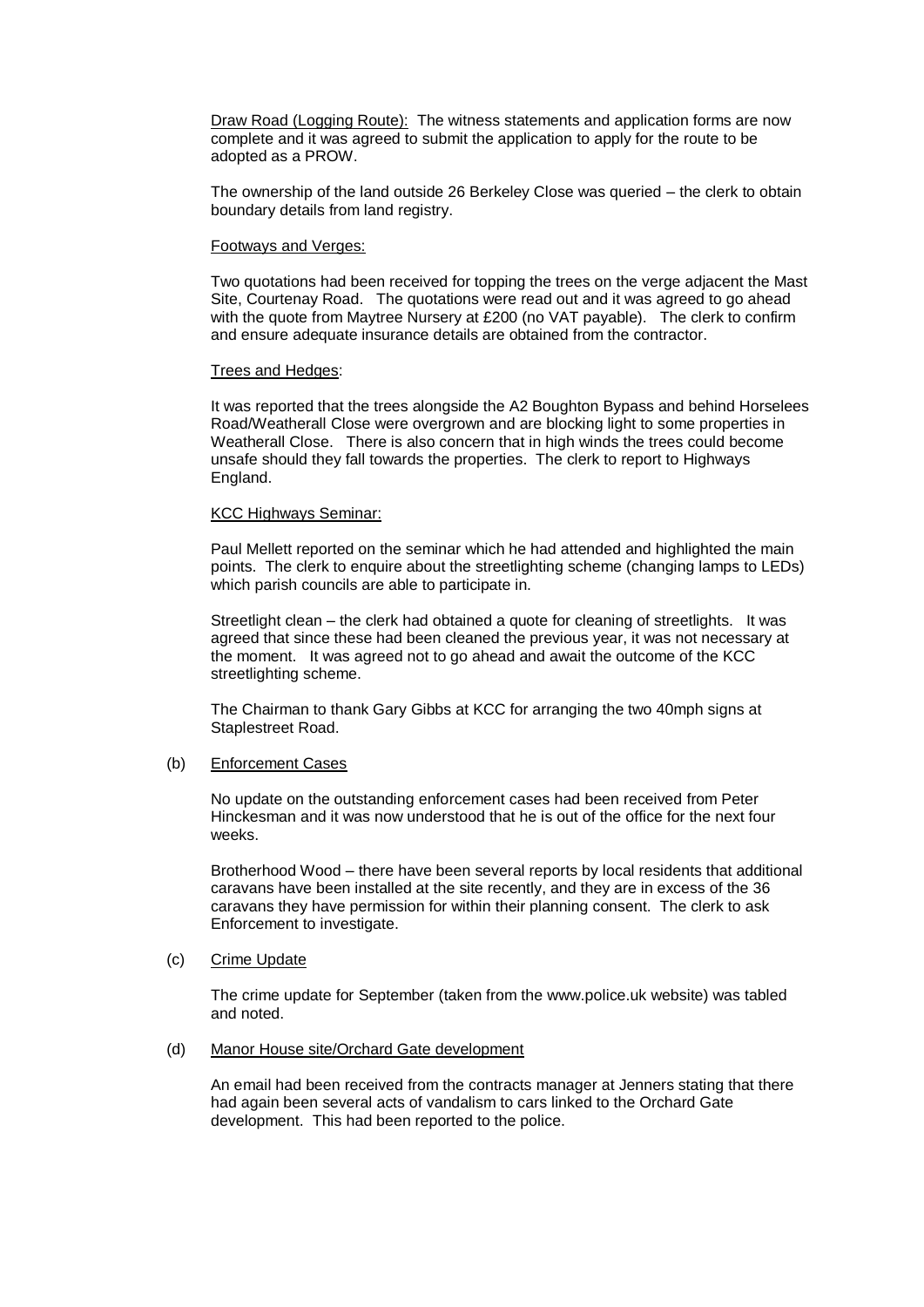# **6. Planning**

#### (a) Receive Decisions

14/500285/FULL & 14/500286/LBC - Radio Transmitter Courtenay Road - Installation of 4no. dipole antennas and related strengthening of mast, 1.8m diameter ground mounted satellite dish & development ancillary thereto including 2no. GPS antennas on existing building (amended drawings) – Approved

15/507497/FULL - Oakside Park, London Road-Change of use of holiday caravan park to residential caravan park - Approved. S106 agreement to be negotiated to ensure that priority is given to local people. A draft had been previously circulated and the details of how the scheme would work was discussed. JT will circulate a revised draft taking into accounts the comments made. The final version will be written by SBC legal department.

## (b) Consider Applications

There were no formal applications to consider, however a pre application consultation had been received from Waldon Telecom, the agents for Arqiva who are intending to submit a further application for dishes/antenna on the mast. The drawings and information were reviewed and it was agreed to vigorously oppose the application when it is submitted.

## **7. Finance**

(a) Finance Report: The report and monthly cash account had previously been circulated and were taken as read..

|                             | Payee              | Description                                                                        | Amount  | <b>VAT</b> | Total   |
|-----------------------------|--------------------|------------------------------------------------------------------------------------|---------|------------|---------|
| Cheque<br>1161              | <b>HMRC</b>        | <b>PAYE</b> for Clerk<br>£174.80                                                   |         | ۰          | £174.80 |
| Cheque<br>1162              | L Blackshaw        | Clerk wages/office allowance                                                       | £283.04 | ۰          | £283.04 |
| Cheque<br>1163              | L Blackshaw        | Clerk expenses (land registry<br>searches)                                         | £12.00  |            | £12.00  |
| Cheque<br>1164              | <b>PFL</b>         | Streetlight repair Horselees Road<br>£84.25                                        |         | £16.85     | £101.10 |
| Cheque<br>1165              | Maytree<br>Nursery | £200.00<br>Cutting back shrubs/vegetation<br>adjacent Mast site, Courtenay<br>Road |         | ۰          | £200.00 |
| M Bradley<br>Cheque<br>1166 |                    | War memorial clean                                                                 | £42.00  | £7.00      | £35.00  |
|                             |                    | <b>TOTAL</b>                                                                       | £796.09 | £23.85     | £805.94 |

(b) Payments: The following payments were proposed, seconded and approved.

It was noted that an electricity bill had not been received however the payment is made by direct debit and will be paid automatically.

## **8. Neighbourhood Plan**

Two open meetings had been arranged where draft documents for the plan were on display. The next meeting is 18 November at Dunkirk Village Hall and all were encouraged to attend. A meeting with James Freeman had been arranged for 18 December.